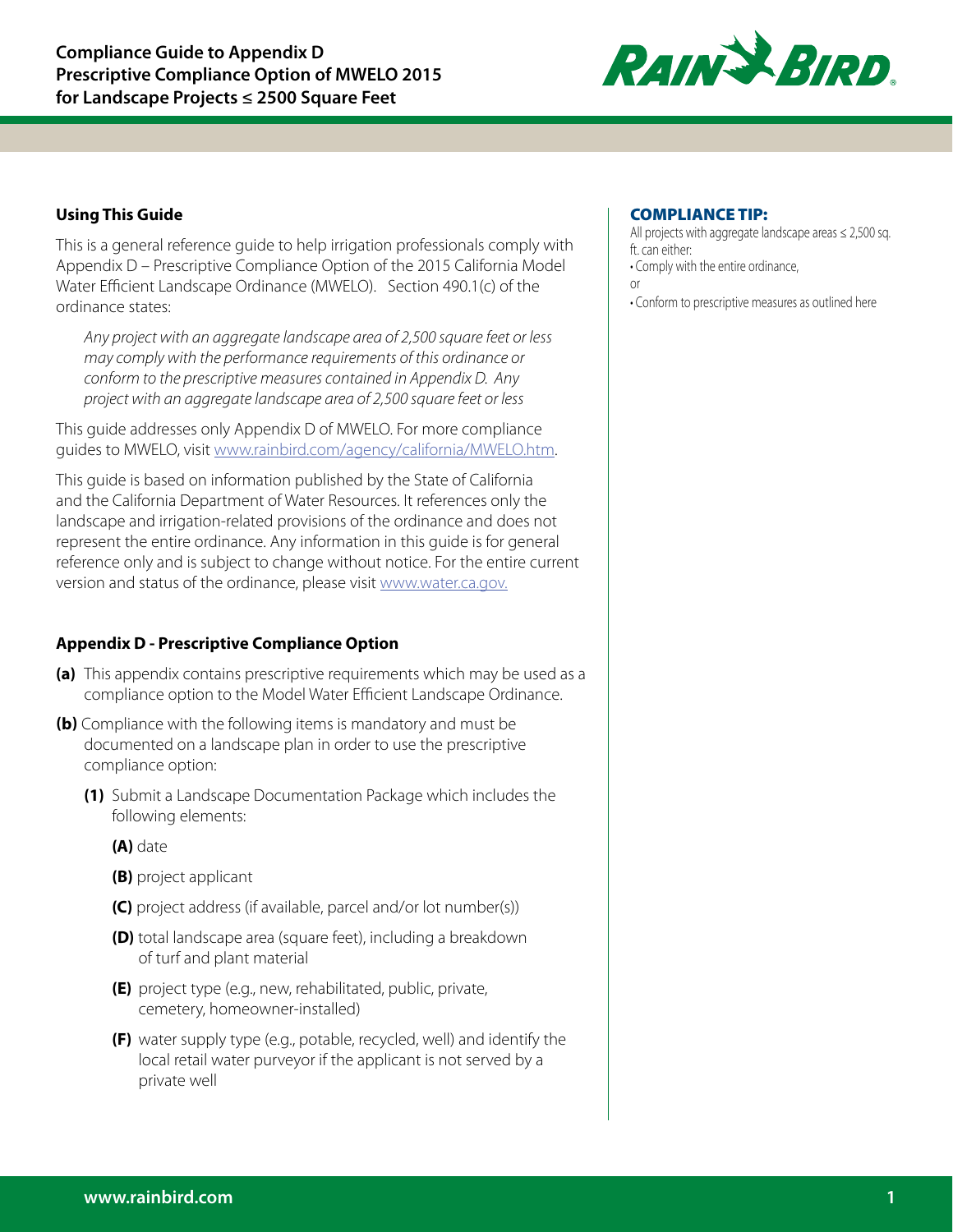

- **(G)** contact information for the project applicant and property owner
- **(H)** applicant signature and date with statement, "I agree to comply with the requirements of the prescriptive compliance option to the MWELO".
- **(2)** Incorporate compost at a rate of at least four cubic yards per 1,000 square feet to a depth of six inches into landscape area (unless contra-indicated by a soil test);
- **(3)** Plant material shall comply with all of the following;
	- **(A)** For residential areas, install climate adapted plants that require occasional, little or no summer water (average WUCOLS plant factor 0.3) for 75% of the plant area excluding edibles and areas using recycled water; For non-residential areas, install climate adapted plants that require occasional, little or no summer water (average WUCOLS plant factor 0.3) for 100% of the plant area excluding edibles and areas using recycled water;
	- **(B)** A minimum three inch (3") layer of mulch shall be applied on all exposed soil surfaces of planting areas except in turf areas, creeping or rooting groundcovers, or direct seeding applications where mulch is contraindicated.
- **(4)** Turf shall comply with all of the following:
	- **(A)** Turf shall not exceed 25% of the landscape area in residential areas, and there shall be no turf in non-residential areas;
	- **(B)** Turf shall not be planted on sloped areas which exceed a slope of 1 foot vertical elevation change for every 4 feet of horizontal length;
	- **(C)** Turf is prohibited in parkways less than 10 feet wide, unless the parkway is adjacent to a parking strip and used to enter and exit vehicles. Any turf in parkways must be irrigated by sub-surface irrigation or by other technology that creates no overspray or runoff.
- **(5)** Irrigation systems shall comply with the following:
	- **(A)** Automatic irrigation controllers are required and must use evapotranspiration or soil moisture sensor data and utilize a rain sensor.
	- **(B)** Irrigation controllers shall be of a type which does not lose programming data in the event the primary power source is interrupted.

## PRODUCT TIP:

#### **(5)(A) AUTOMATIC IRRIGATION CONTROLLER** Rain Bird offers a full line of

[residential](http://rainbird.com/landscape/products/controllers/ESP-SMTe.htm) and [commercial smart controllers,](http://rainbird.com/landscape/products/controllers/ESP-LXME.htm) [weather sensors](http://rainbird.com/landscape/products/controllers/WR2sensor.htm#.VsYbJ-bYH3g) and [soil-moisture sensors.](http://rainbird.com/landscape/products/controllers/SMRTY.htm)

#### PRODUCT TIP: **(5)(B) AUTOMATIC IRRIGATION CONTROLLERS**

Rain Bird offers a full line of [smart controllers,](http://www.rainbird.com/landscape/products/controllers/ESP-LXME.htm) all with non-volatile memory.



**ESP-LXME Controller**